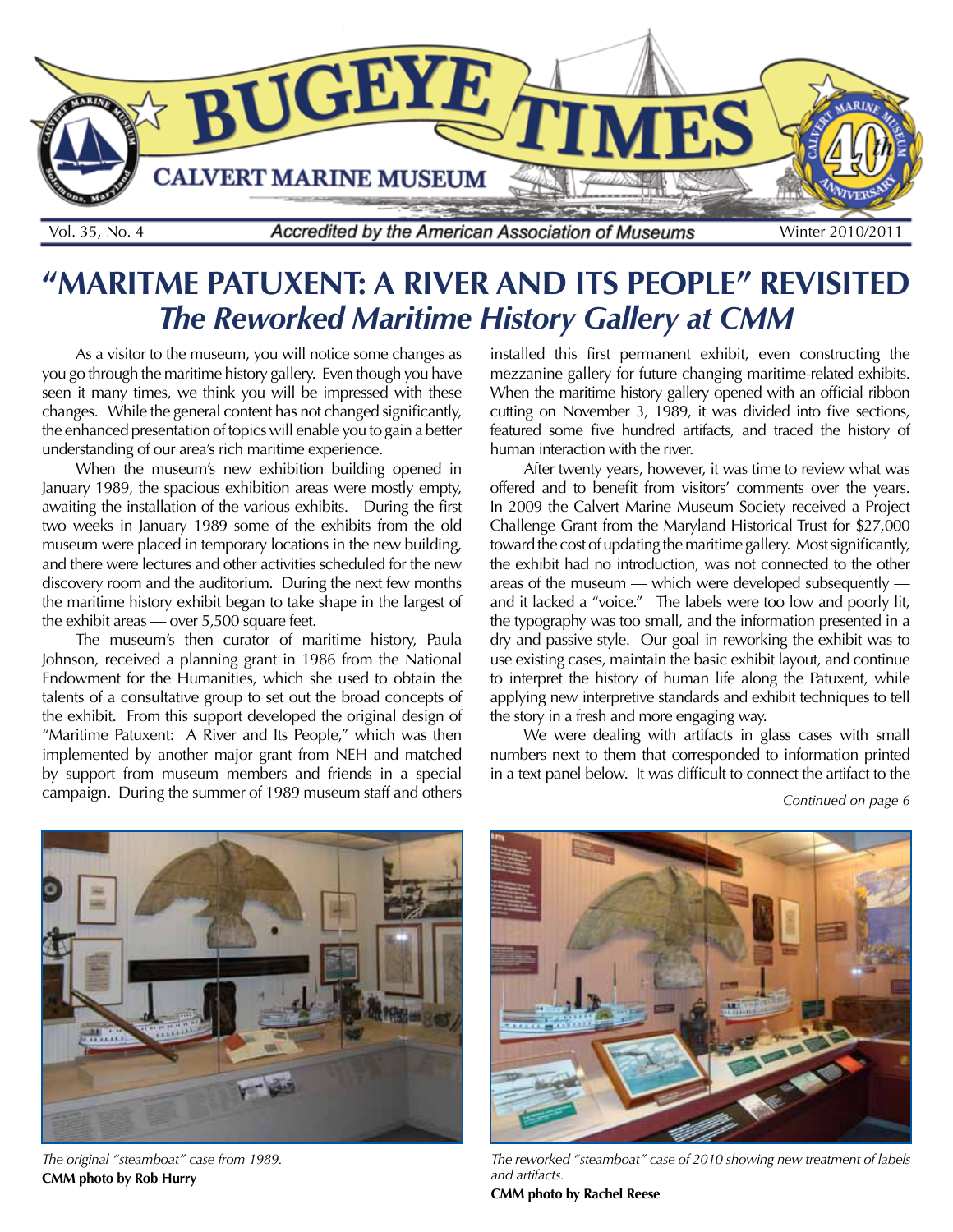#### **BUGEYE TIMES**

### **MUSEUM BOARD FOR 2011**

Since the report in the *Bugeye Times*  in December 2009 on the museum's Board of Governors, the Calvert County Commissioners have appointed four new board members. To fill vacancies on the board, two members were appointed by the commissioners on May 11, 2010. **David E. Butler** of Solomons, who served on the board for two terms from 2003 to 2008, returned for a three-year term. He is retired from the General Dynamics Advanced Information Systems and currently enjoys boating as a member of the Southern Maryland Sailing Association. **Mark N. Fisher** of Owings is a consultant with Telecom Capital Group, LLC, is a trustee of Calverton School, executive director of Grays' Field Foundation, and a member of the Maryland Economic Development Association. He was recently elected to the Maryland House of Delegates from Legislative District 27B. On November 16, 2010, **David B. Campbell** of St. Leonard was appointed



*Museum director Doug Alves (left) comments on the year's accomplishments to board members and guests at the annual board dinner on December 8.*

**CMM photo by Bob Hall**

to fill another vacancy. He holds an important position with the National Science Foundation and has extensive classroom and field experience in marine science education. To fill the expiring term of board member James B. Perkins, **James R. Tate** of St. Leonard was appointed to a three-year term. Mr. Tate was trained as a chemical engineer and attorney and is currently in private practice in Virginia.

He served in the Virginia legislature in the 1970s and on a number of boards. His appreciation of the Chesapeake Bay and its history has been gained as a sailor. These new members joined present board members at the annual board dinner on December 8.

Board members who will continue in 2011 are Anthony J. Benn, Pat G. Carpenter, Robert S. Currie, Wanda W. DeBord (serving a second term), Karen Everett, Marianne Harms, Donald P. McDougall, Mark A. MacDougall (second term), Lyn Striegel, Frank E. Taylor and Nancy Wieck. Ex officio members include County Commissioner Gerald "Jerry" Clark, CMM director C. Douglass Alves Jr., and Capt. Stephen A. Schmeiser, USN, executive officer at NAS, Patuxent River. The Board of Governors also serves as the Board of Directors of the Calvert Marine Museum Society, Inc., responsible for fundraising.  $\triangle$ 

## BUGEYE TIMES

Quarterly Newsletter of the Calvert Marine Museum (A Division of Calvert County Government) and the Calvert Marine Museum Society, Inc. (ISSN 0887-651X)

**C. Douglass Alves Jr.,** *Director* **Sherrod Sturrock,** *Deputy Director* **Paul L. Berry,** *Editor*

*Other contributor to this issue:* Vanessa Gill Lisa Howard Sherry Reid

The bugeye was the traditional sailing craft of the Bay, and was built in all its glory at Solomons, the *"Bugeye Capital of the World."* Membership dues are used to fund special museum projects, programs, and printing of this newsletter. Address comments and membership applications to:

Calvert Marine Museum Society, Inc. P.O. Box 97 Solomons, MD 20688-0097 410-320-2042 FAX 410-326-6691 TDD 410-535-6355 Museum Store: 410-326-2750

#### **www.calvertmarinemuseum.com**

Layout by Stuller Designs



#### **MORE GRANTS FOR CMM**

The Maryland Heritage Areas Authority, working through the Southern Maryland Heritage Area Consortium (SMHAC), has awarded a grant of \$90,000 to the Calvert Marine Museum Society for further work on restoration of the Cove Point Light keepers' house. Cove Point Light is the oldest continuously operating lighthouse in Maryland, dating from 1828. This current project will complete Phase II of the restoration of the duplex residential dwelling, built to house the keeper and assistant keeper and their families. The goal of the restoration is to create a structurally sound, weather-resistant, and buildingcode-compliant historic residence that will offer new opportunities for tourism and educational programs for the museum.

The museum received two minigrants from the SMHAC. One provided support to bring Daniel "Firehawk" Abbott from the Eastern Shore Nanticoke (Nentego) tribe to demonstrate skills in many of the prehistoric functional arts including stone and bone tool manufacture and fire making. Dressed in traditional coastal Algonquin clothing, during his appearance at the Corbin Pavilion on Saturday, November



**CMM photo by Bob Hall**

13, he highlighted village life in Stone Age America. The second grant provided funds to support the Sunday Afternoons With Chesapeake Authors series.

The museum also received a regional grant of \$6,500 from SMHAC for the Calvert Marine Museum to take the lead in managing the funds and production of a Southern Maryland 1812 Map and Guide, showing historic sites that are accessible to the public. All three counties – Calvert, Charles, and St. Mary's – as well as Jefferson Patterson Park and Museum and Sotterley Plantation, are partners in this project.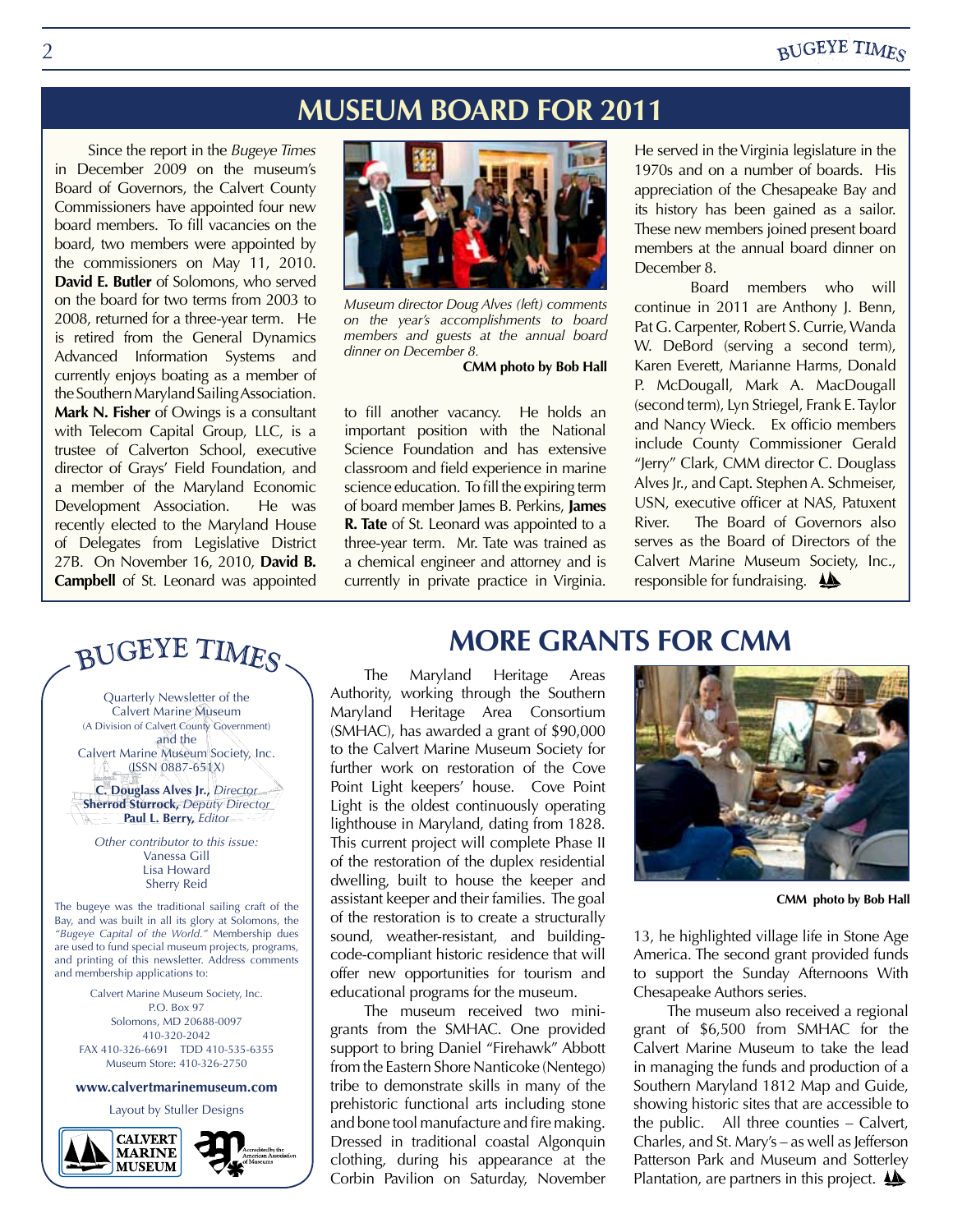#### WINTER 2010/2011 3

# **Membership embershipand and Development evelopment**

### **Bugeye Ball Coming in February**

Experience *Shaken Not Stirred: Bugeye Ball 2011* on February 26, 2010. This is a must-attend evening of dining, dancing, gaming tables, raffles, and adventure. "Shaken, not stirred" is a catch phrase of fictional British Secret Service agent James Bond, but we can guarantee there will be nothing fictional about this elegant evening.

Tickets for the Bugeye Ball are \$150 per person, and attendance is limited to the first 250 guests. Sponsorship opportunities ranging from \$500 to \$5,000 are available. Taxdeductible donations in any amount are also

welcome. Please contact Vanessa Gill at 410-326-2042, ext. 18, or gillyl@co.cal.md.us, for more details about the event or to discuss sponsorship. Formal invitations will be mailed in January.

### **Exciting Membership Trips Being Planned for 2011!**

Two very exciting membership trips are being planned for 2011. The first trip is tentatively scheduled for January 30. Plans are still being finalized to attend a production of

*Shear Madness* at the Kennedy Center in Washington, DC. *Shear Madness* is the comedy whodunit that lets the audience solve the crime! Set in present-day Georgetown, *Shear Madness* engages the



audience as armchair detectives to help solve the scissorsstabbing murder of a famed concert pianist who lives above the Shear Madness hairstyling salon. *Shear Madness* has been running at the Kennedy Center for over twenty years giving more than 10,000 performances, making it the second longest play in the history of American theater. Guest ticket price includes lunch at the quaint Kennedy Center Café. Watch your inbox for more information once this trip is finalized.

The second trip in the works will have us putting the cold, blustery winter weather behind us and bring about visions of a



field of dreams dancing in our heads. Southern Maryland loves baseball and we love our Southern Maryland division champion Blue Crabs. Watch this space in future issues for more information on this family-friendly event.

### **Members' Yule Party 2010… Fun for One and All**

Guests enjoyed festive music, face painting, local celebrity clowns Bunky and Blondi, holiday goodies, shopping in the museum store, and visits from the North Pole's own Santa, and from Squeak, the river otter. Spending time with our members and getting to know them is one of the true pleasures of the Yule Party each year.

*Wishing all of our members and friends a happy and prosperous New Year! Looking forward to seeing you at the museum in 2011.*



*Magan MacAdams with Santa (volunteer Ken Spring) at the Members' Yule Party, December 5.*  **CMM photo by Bob Hall**

*The party buffet table.* **CMM photo by Bob Hall**





*The clowns Bunky and Blondi (Bob and Teresa Gretton) entertaining the younger guests during the party.* **CMM photo by Bob Hall**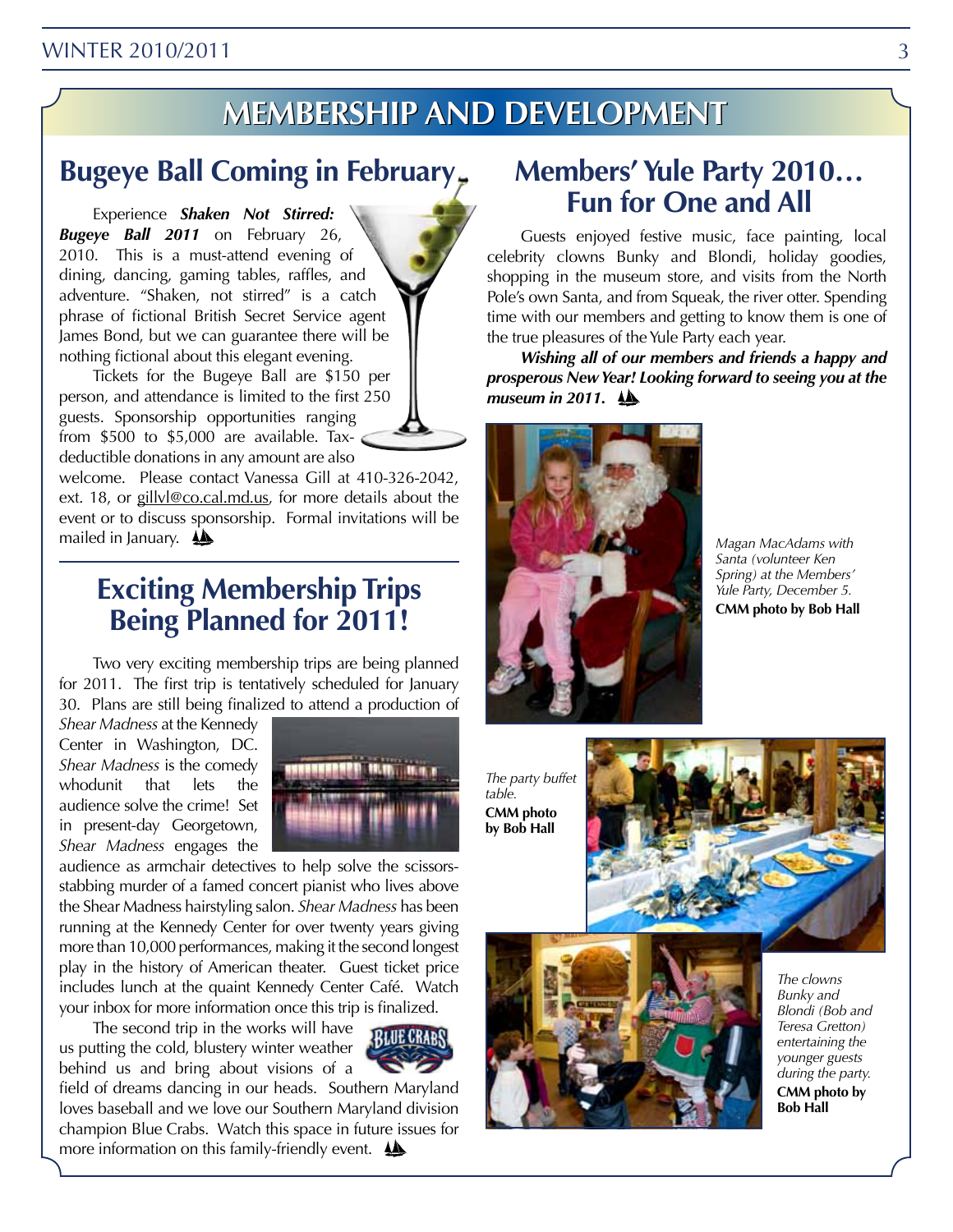# PATUXENT RIVER APPRECIATION DAYS October 9 and 10, 2010

The thirty-second annual celebration of the Patuxent River (PRAD) was very successful, thanks to a beautiful early fall weekend. Visitors enjoyed music, food, boat rides, and, of course, the parade.



*PRAD attendees visiting vendor tents and food stalls.* **CMM photo by Bob Hall**



*Museum volunteers Dennis Baker and Denita Sanders with the "goodies" sold at the Volunteer Bake Sale table.* **CMM photo by Bob Hall**



*The boat basin activities also attracted many visitors.*  **Photo courtesy of Carrie Munn, ©2010**



*Model boat building — popular as always with the younger visitors.*  **Courtesy photo**



*Eric Skow (left) and Bob Pfeiffer entertaining visitors in the Corbin Pavillion.*  **CMM photo by Bob Hall**



*The parade prize winner passing the J. C. Lore & Sons Oyster House: "The Pink Pirates" of Girl Scout Troop 5147 of Port Republic.*  **Photo courtesy of Carrie Munn, ©2010**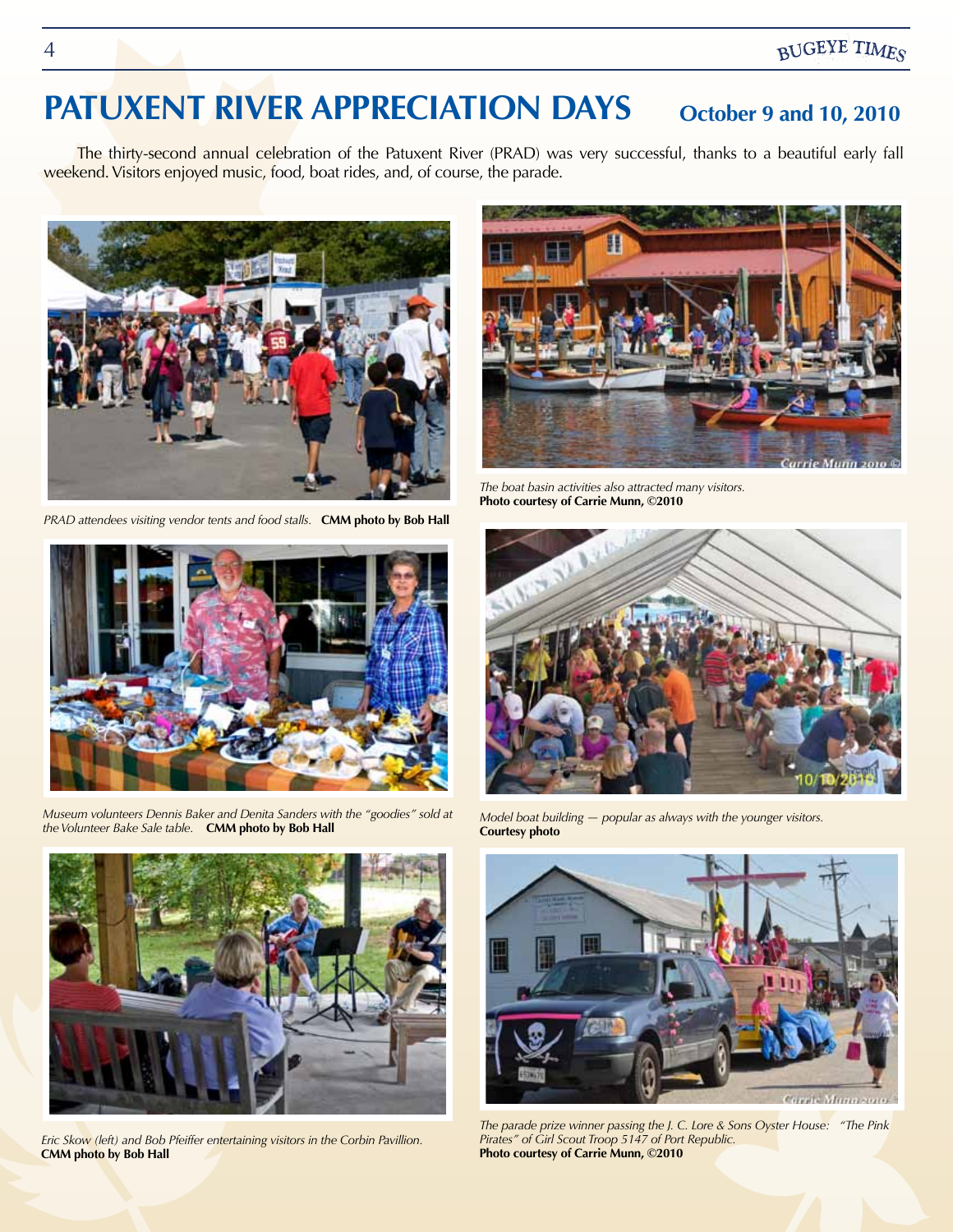#### WINTER 2010/2011  $\frac{5}{5}$

# **CMM'S 40th ANNIVERSARY PARTY**

As readers are aware, the museum this year has been celebrating its fortieth anniversary with many events and articles in the *Bugeye Times*  supported by the Community Bank of Tri-County*.* The climax was the official *BIRTHDAY BASH* that took place all day on Saturday, October 23, with the museum admission-free to the public. Activities included a costume parade and contest, crafts for the kids, clowns, Badd Company Dance Company demonstrating and teaching dances from the '70s, free hotdogs and pizza, and a play entitled "Solomons — Our Own History" in the auditorium in the afternoon. As a grand finale of the day, there was the cutting of two cakes: the Drum Point Lighthouse and the *Wm. B. Tennison.* Special thanks are due to our Birthday Bash other sponsors — Maggie Moo's Ice Cream of Dunkirk, Papa John's, and Sugar Rush Cakes and Confections.



*An early event was an "otter" parade, led by CMM's "otter" (volunteer Anne Harrison) and Traci Cimini (right), CMM development/public relations associate, along the boat basin walkway.*  **CMM photo by Bob Hall**





*The Drum Point Lighthouse cake designed by Sugar Rush Cakes and Confections for the anniversary celebration.* **CMM photo by Bob Hall**



*State Senator Roy Dyson cuts the* Wm. B. Tennison *cake, provided by the museum founders, in celebration of the CMM anniversary and the 111th anniversary of the* Tennison*. Looking on in the center are Alton and Joann*  Lore Kersey, the owners of the boat prior to its purchase by Calvert County for *use by CMM.*

**CMM photo by Bob Hall**

*Presented in the auditorium was "Solomons – Our Own History," a choral reading written by Barbara Lorton. Pictured left to right are: Beth Wagner, Janet Gross, musicians; Sherrod Sturrock, one of the narrators; Barbara Lorton in the role of Susie Magruder; Denny Schroeder as Isaac Solomon; Jim Langely as his father, "Pepper" Langley; Ken*  Kaumeyer as W. W. Dowell; Lexie Anderson in the role of a young Anna Weems; and Ron Clark as Jim Hutchins. The other narrator, Doug Alves, is not in the picture. **CMM photo by Bob Hall**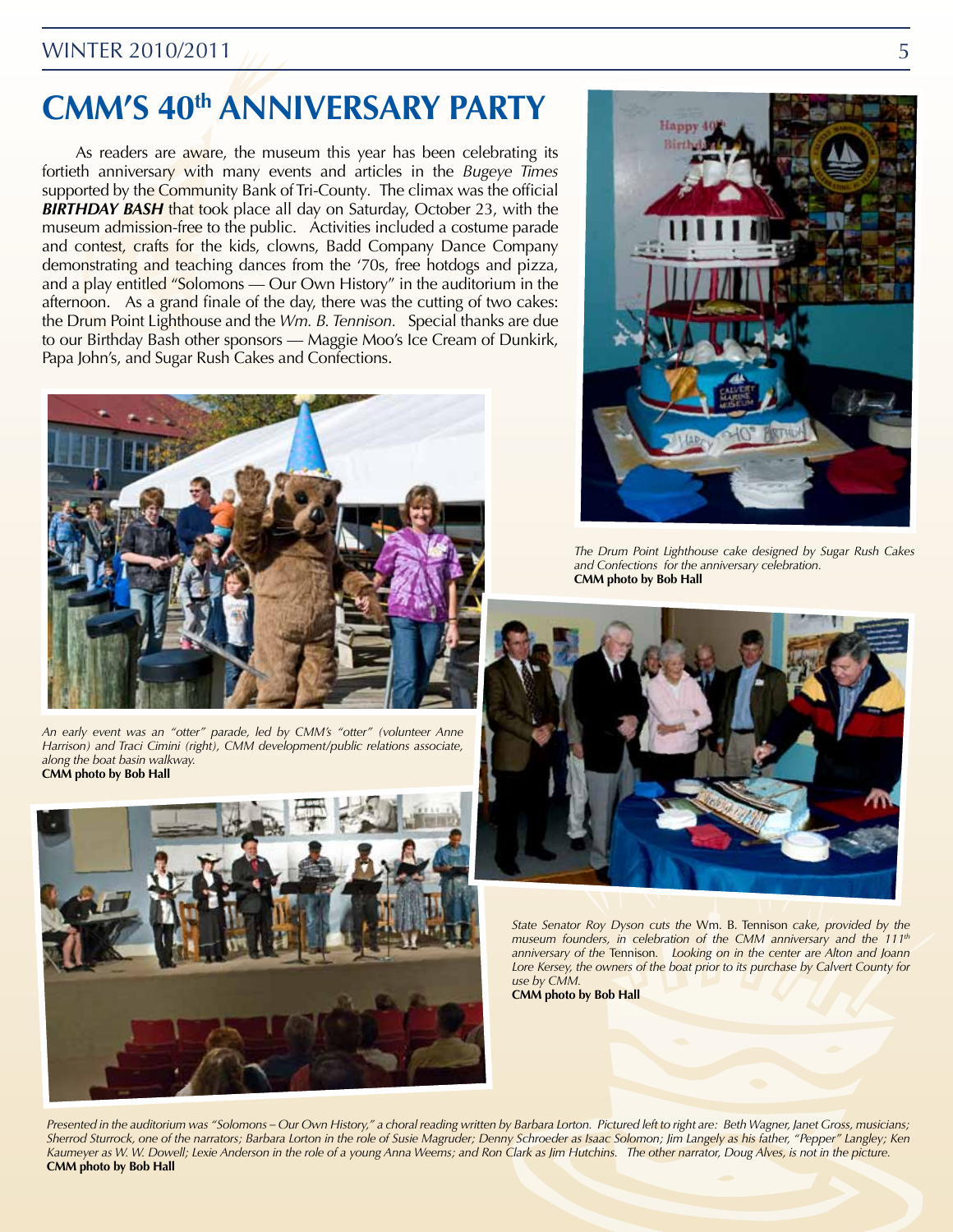### **"MARITME PATUXENT: A RIVER AND ITS PEOPLE" REVISITED (Continued from page 1)**

information, and the information presented was text heavy and needed review. We recognized the need to present information in such a way that engaged visitors at different age and interest levels. Another issue was one of content. Even though we were dealing with history, history has a way of being reinterpreted when viewed from different periods. Twenty years ago the African-American experience and contribution was largely ignored — an oversight that needed to be corrected. The condition of the Chesapeake Bay and Patuxent River has been drastically altered by humans, and that needed to be added. Individual voices were largely missing from the narrative. Overall, the gallery was a static display with virtually no interactive components or moving parts.

The exhibit development team was made up of the curator of maritime history, Richard Dodds, the museum's registrar, Robert Hurry, the curator of exhibits, Jim Langley, and the deputy director who also oversees education, Sherrod Sturrock. A museum professional, Dean Krimmel, was engaged to assist the CMM group in rewriting the exhibit text for new panels. The exhibit design and most of the fabrication and installation was done "in-house" by our own exhibits staff. We moved the information about artifacts into the case next to the object. Text was rewritten using a clear, personal, active voice. We teased out the stories of interesting individuals, using them to help tell the history. Text panels have been reoriented for ease in reading, and back-lit, incorporating images and photographs to add interest, and the dull uniform gray has been replaced with colorful cases creating a color-and-symbol map for visitors as they move through the gallery.

We added sound, interactive elements, and video, allowing the people behind the artifacts to tell their own stories. To help illustrate each area, our talented muralist researched and created backdrops for the Native American, Colonial, and War of 1812 cases. Far more than a pretty picture, these historically accurate drawings depict everyday life of the early native peoples and



*The 2010 "War of 1812" case with new labels.*  **CMM photo by Rachel Reese**

the colonial period, and most spectacularly the raging battle of St. Leonard Creek, with remarkable detail. There is much to be learned from studying these drawings.

Photographs are used to help tell each story: drawing from the rich resources in our archives, we identified dozens of photographs from the early twentieth century to incorporate into the exhibit. Instead of writing a label saying "sailing work boats were commonplace," the background of the "sail to steam" case shows the Patuxent River dotted with the sails of working watermen — highlighting both the style of boat and the prevalence of watermen in 1920. Placed within the context of the photographs are models, many museum-built, of these workboats. The large scene of folk waiting on the steamboat landing in Solomons in 1920 is rich with detail. On your next visit take a moment to study it and discover how much you can learn



*The mural for the "Colonial Patuxent" case.* **Original drawing by Tim Sheirer**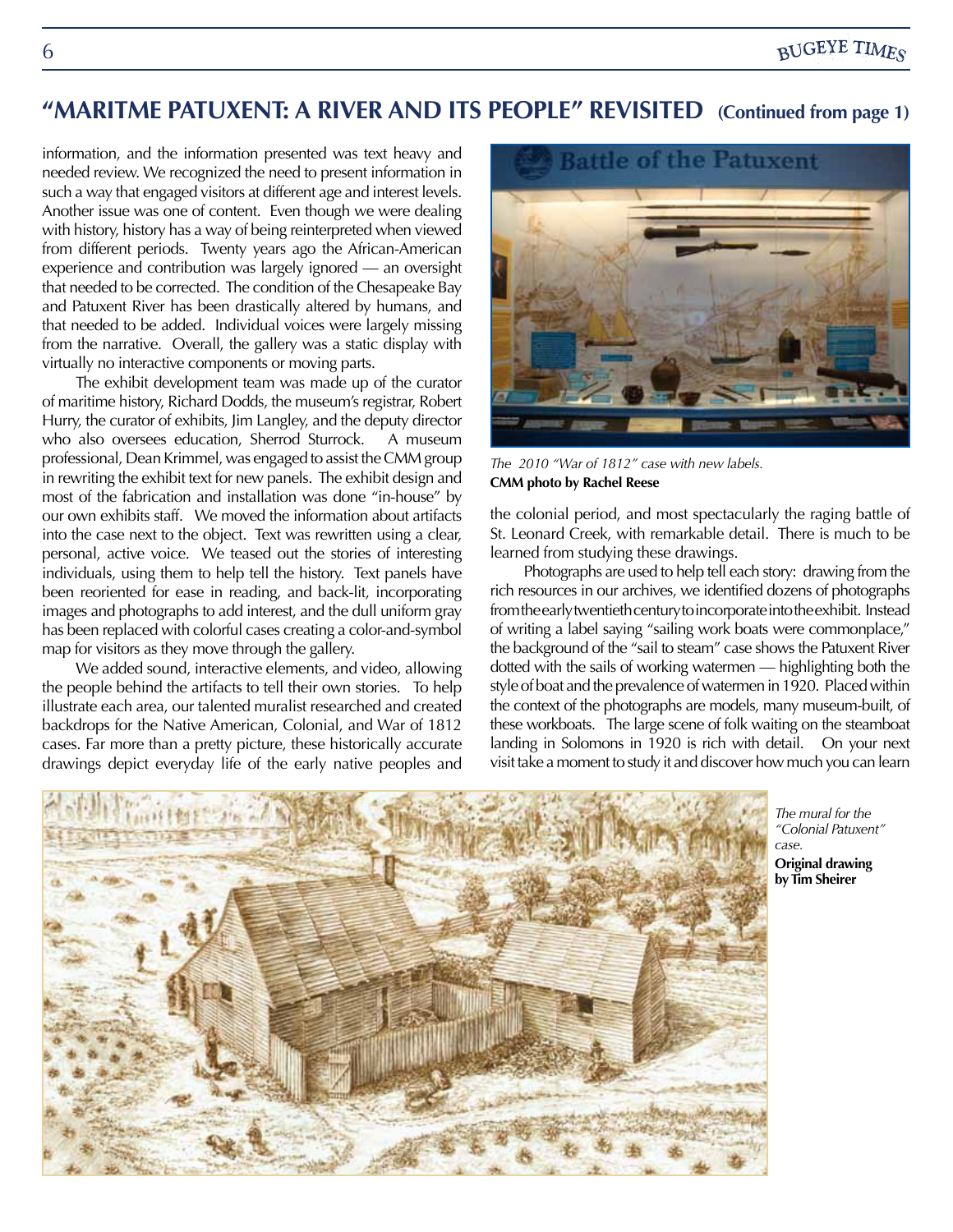#### WINTER 2010/2011

from the attitude, dress, and carriage of those people captured in a moment so long ago.

As you move through the gallery, it is with a growing awareness of the changes that have taken place over time in this place. Right here, the native Patuxent Indians trod thousands of years ago; slaves lived out their lives toiling in tobacco fields; privateers *Each of the major sections*  fought the British to maintain control of the Chesapeake; watermen pulled



*has a logo, this one for the Native American section.*

in the riches from the bay so that enterprising businessmen could process and ship oysters, clams, crabs, and fish across the continent. Boats of all kinds were built here. Men trained for a war that took them halfway around the world, many never to return, while other military facilities supported testing and weapons' research. Scientists have used the area to research the bay and to educate other scientists. And long before any of this, the giant sharks and whales swam in a warm ocean, leaving behind bones and teeth buried in the cliffs — clearly depicted in the paleontology exhibits in another part of the museum — the same cliffs that Capt. John Smith named. It is a powerful thing to sense all that has happened in a place over time; to understand that you are part of the flowing stream of history.

We hope that you will visit the maritime history gallery many times and will find new inspiration from the reworked exhibits here. In fact, there are still more changes to be made during the next year, so keep coming back. (Sherrod Sturrock and Paul Berry)  $\triangle$ 



*At the reopening of the gallery on October 5, 2010, County Commissioner President Wilson Parran (center) viewed the reworked exhibits.*

**CMM photo by Rob Hurry**

*A new video presentation was viewed by attendees at the reopening in October.* **CMM photo by Rob Hurry**



### **The Impacts of the Executive Order for the Chesapeake Bay REPORT ON THE 2010 STATE OF THE RIVER SUMMIT:**

The 2010 State of the River Summit was held at the Calvert Marine Museum on Friday, October 8, with the focus on the mandates of President Obama's executive order. Former state senator Bernie Fowler opened the summit with his perceptions of the situation based on over forty years of work on achieving cleaner water in our bay and rivers. He was followed by William Baker, president of the Chesapeake Bay Foundation, who laid out the broad outline of the 2009 lawsuit that CBF and others had filed against the Environmental Protection Agency, which was a catalyst for greater action. Carin Bisland, associate director for ecosystem management at the EPA's Chesapeake Bay Program Office, provided the basic tenets of the executive order, stressing that never in the history of the agency has such a sweeping program been attempted.

The executive order rests on the concept of TMDLs — the Total Maximum Daily Load of pollutants that a waterway can absorb before becoming unhealthy. Every state and jurisdiction in the Chesapeake Bay watershed must develop a Watershed Implementation Plan (WIP) for achieving the TMDL for every waterway. It is a monumental task that involves not only agriculture and wastewater treatment plants, but also lawn treatment, pet waste, septic systems, air pollution from engines, storm runoff — in other words, everything.

Ann Pesiri Swanson, the executive director of the Chesapeake Bay Commission, provided an overview of the work that has been done, and is still to be done to clean up the Chesapeake Bay. She reviewed the history of efforts that have been undertaken over the past forty years to return the bay to health. Her message was that this is an enormous task that cannot be accomplished by government alone, but must involve everyone who lives in the watershed.

The responsibility for implementing the order falls to the state and local governments. Speaking for the state of Maryland, Dr. Robert

Summers, assistant secretary of the Maryland Department of the Environment, said that Maryland was completing the required watershed implementation with plans that will guide changes. Greg Bowen, director of Calvert County Planning and Zoning, represented the local level. He talked about the historic rational for some of the actions that are now identified as key problems, like septic systems and land use. He agreed that it would require much more than changing laws or better enforcement, it would require a lifestyle change to make a significant impact on long-term water quality.

During the second half of the summit, Dusty Rhoades moderated a question-andanswer period with the audience. A lively exchange ensued during which citizens expressed their frustration with the slow pace of improvement, the lack of enforcement, or the inability of property owners to get exceptions to the existing rules. (Sherrod Sturrock) <a>